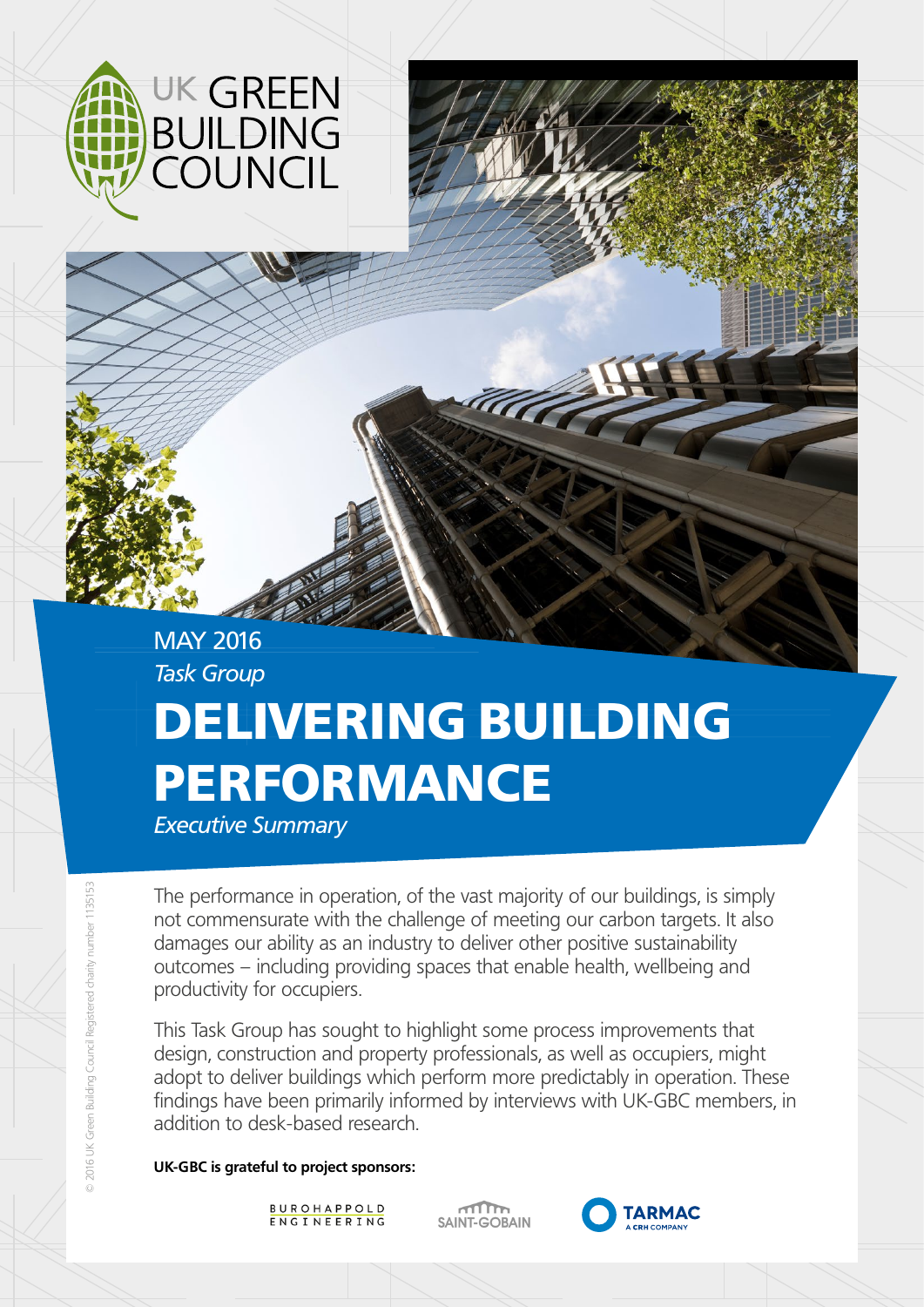Setting a simple target  $-$  at the very least for energy use (kWh/m<sup>2</sup>) – helps to create a common language and shared aspirations across the delivery process.

#### 2 CONTROL

Collaborative contracting, with performance guaranteed and control maintained throughout the delivery process helps to ensure predictable outcomes.

#### 3 DESIGN FOR PERFORMANCE

Do not design simply for compliance. Performance improves when aspirations are not limited to compliance or, in other words, "going for the ceiling, not the floor".

# 4 FEEDBACK

Reciprocal links and a commitment to monitor and feedback, particularly during the handover process, is vital. So too is giving time for well documented building commissioning. 'Links must be made between operational facilities management (FM) and the design team, and between FM and building occupiers.

#### 5 KNOWLEDGE

Improved knowledge, across the whole value chain, supports good outcomes. This is enabled by participating openly in lessonsharing activities.

Crucially for UK-GBC, and for all those with an interest in sustainability, delivering reliable building performance enables the industry to deliver higher building performance. The two are inextricably linked.

The benefits of delivering higher building performance are synonymous with the business case for sustainable buildings. There is a growing body of work on this topic and the following section provides a snapshot, drawing on past work from the World Green Building Council and from recent analysis by UK-GBC. Further evidence on this topic will continue to be produced by UK-GBC in years ahead.

#### EMPLOYEE RECRUITMENT, RETENTION AND **PRODUCTIVITY**

#### REDUCED COSTS

High performing, sustainable buildings can both reduce construction costs and reduce operating costs. This can come from managing both carbon and cost in the construction process through site wide efficiency and waste management strategies, and of course through efficient heating, cooling, lighting and ventilation strategies for the building itself.

#### MEETING MARKET DEMAND

According to the World Green Building Trends survey, over a third of companies surveyed expect to have at least 60% of their building projects certified green by 2018. A green building certification (BREEAM, LEED etc.) is an increasingly common requirement for global corporate occupiers.

Furthermore, the expectation is that a growing number of occupiers will expect building developers and owners to be able to demonstrate the impact of the building on occupant health and productivity.

## SUPERIOR FINANCIAL PERFORMANCE

In 2015 Carbon War Room reported on the relationship between sustainability investment and financial returns of real estate investment trusts (REITs) - *Building Returns – Investing in Sustainability Pays Off*. The study found that a higher sustainability ranking in the annual GRESB REIT survey correlated to a superior financial performance; in respect of both returns on assets and returns on equity. It also found a significant link between portfolio sustainability indicators and REIT stock market performance and was able to establish, for the first time, that investing in sustainability enhances business performance and lowers risk exposure and volatility.

# FIVE KEY SUCCESS FACTORS IN DELIVERING BUILDING **PERFORMANCE**

# **1 ASPIRATION**

Surveys regularly show that graduates are increasingly looking for a sustainable and ethical place to work. In a survey of more than 2,000 people in the UK, consultancy Global Tolerance found that 44% thought meaningful work that helped others was more important than a high salary. Not only is a sustainable place to work more likely to attract and retain talent, but it is more likely to get the most from that talent in terms of workplace productivity. There is a growing body of evidence demonstrating the impact of factors such as indoor air quality, thermal comfort and lighting on human health and wellbeing, reducing associated staff costs, and increasing productivity.

| Strategic<br><b>Definition</b>                                           | Preparation<br>and Brief                                                         | Concept<br>$\bigcap$<br><b>Design</b>                                          | <b>Developed</b><br>$\overline{3}$<br><b>Design</b> | Technical<br>$\overline{4}$<br>Design               | 5 Construction                                        | Handover<br>6<br>And Close Out           | In Use                                                                 |                     |
|--------------------------------------------------------------------------|----------------------------------------------------------------------------------|--------------------------------------------------------------------------------|-----------------------------------------------------|-----------------------------------------------------|-------------------------------------------------------|------------------------------------------|------------------------------------------------------------------------|---------------------|
| <b>ASPIRATION</b>                                                        |                                                                                  |                                                                                |                                                     |                                                     |                                                       |                                          |                                                                        |                     |
| • Clear succinct business case<br>• Define performance                   | · Guarantee performance in<br>contract                                           |                                                                                |                                                     |                                                     |                                                       |                                          |                                                                        |                     |
| <b>CONTROL</b>                                                           |                                                                                  |                                                                                |                                                     |                                                     |                                                       |                                          |                                                                        |                     |
| • Performance facilitative<br>procurement<br>• Collaborative contracting | • Apportion risk to relevant<br>people                                           | • Manage performance<br>expectations                                           |                                                     |                                                     |                                                       | • Complete and rigorous<br>commissioning | • On-going commissioning<br>• Focus on operational<br>management       |                     |
| • Apply Soft Landings<br>principles                                      | 3 DESIGN FOR PERFORMANCE                                                         |                                                                                |                                                     |                                                     |                                                       |                                          |                                                                        |                     |
|                                                                          | • Engage stakeholders in design • Incorporate and develop<br>charrette           | performance strategies                                                         | • Predict actual performance                        | · Integrate good data capture,<br>submetering, etc. |                                                       |                                          | 4 FEEDBACK                                                             |                     |
|                                                                          | • Use BIM for integrated design                                                  | · Going beyond compliance<br>• Simple and efficient design                     |                                                     |                                                     |                                                       |                                          | • Feedback performance                                                 | $\bullet$ Pro<br>pe |
|                                                                          |                                                                                  | • Consult manufacturers for life<br>cycle performance and cost of<br>materials |                                                     |                                                     |                                                       |                                          | • Measure/verify performance<br>• Demonstrate/share lessons            |                     |
|                                                                          |                                                                                  |                                                                                |                                                     |                                                     |                                                       |                                          | • Continuous performance<br>monitoring and targeting of<br>performance |                     |
|                                                                          | 5 KNOWLEDGE                                                                      |                                                                                |                                                     |                                                     |                                                       |                                          |                                                                        |                     |
|                                                                          | • Attain the right level of skill<br>• Budget for good operational<br>management | • Well integrated architecture and<br>engineering focussed on<br>performance   |                                                     |                                                     | • Construction team trained to<br>deliver performance | • Involve and educate the<br>end users   |                                                                        |                     |



#### **MAPPING THE SUCCESS FACTORS TO THE BUILDING LIFE CYCLE**

# UK-GBC NEXT STEPS

The UK-GBC membership represents all stages of the design, construction and building operations process, so we can therefore play an important role by connecting up the key players, ensuring that they understand the challenges, and encouraging them to adopt good practice solutions.

These findings and recommendations will inform our ever growing programme of learning and development courses and activities, and we will seek to build momentum through our Sustainability 360 Review Process with Gold Leaf members, and a range of upcoming work on the business case.

# THE BUSINESS CASE FOR DELIVERING BUILDING PERFORMANCE